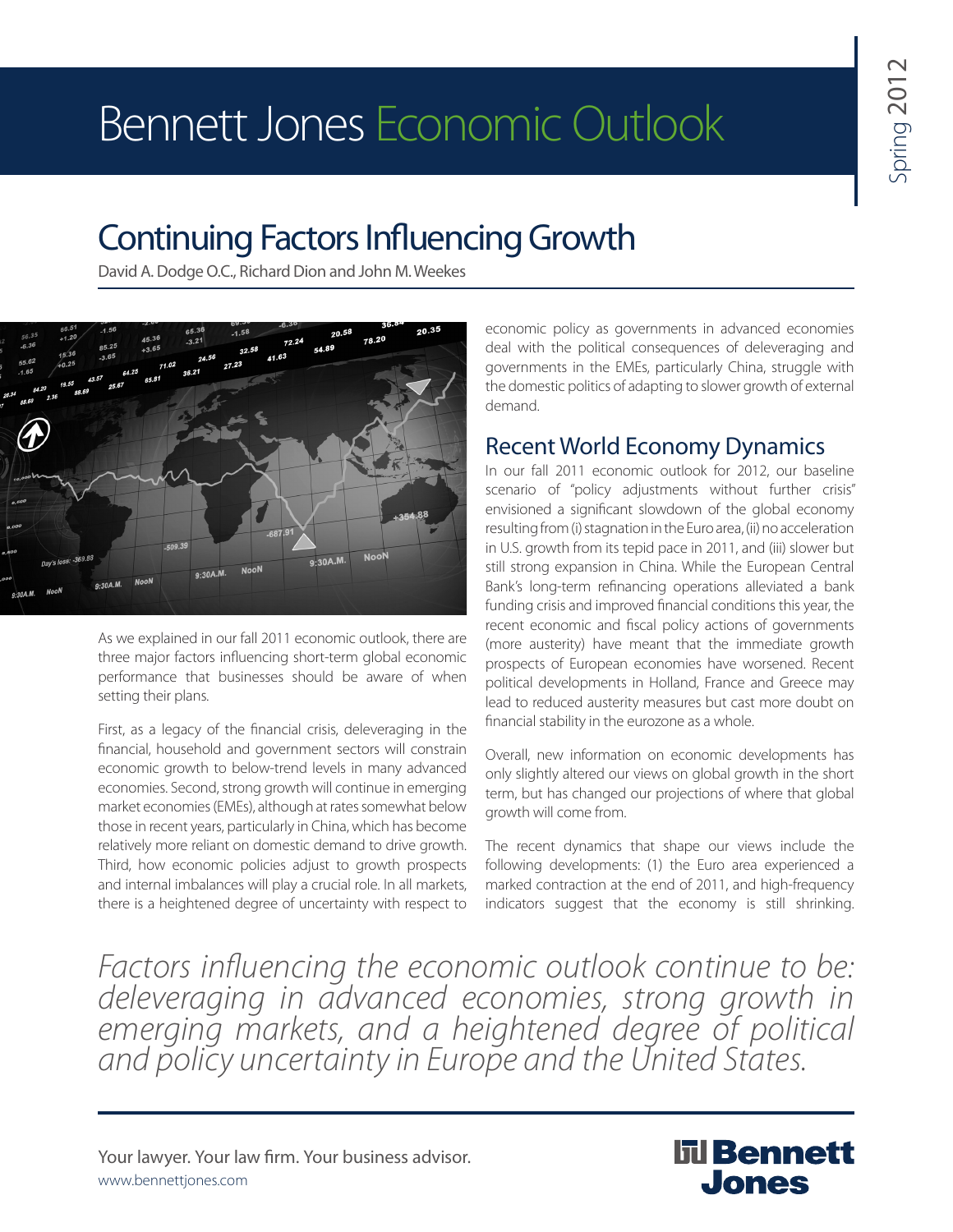Moreover, there is little confidence that growth can be restored quickly; (2) U.S. output growth has picked up since the third quarter of 2011 and labour market conditions have improved, but the prospects for further rapid employment growth are not strong; (3) growth in China at the beginning of 2012 decelerated noticeably for both internal and external reasons, but some improvement is expected over the next two years; (4) since last December, international oil prices (but not the U.S. WTI price) have increased significantly from already elevated levels, essentially because of concerns about the adequacy of supply; and (5) global financial conditions have eased somewhat.

These "starting point" dynamics point toward less growth during the next two years in the eurozone and China than was projected last fall, but more growth in the United States (and Canada) in 2012 without further improvement in 2013.

### Short-Term Outlook: 2012-2013

Global growth is projected to slow again in 2012 – to 3.2 percent from 3.8 percent in 2011 – before edging up to 3.5 percent in 2013. These growth rates are below four percent, the *trend rate* that is generally thought to be the long-term

global performance that global unemployment is Much of the sub-par going forward originates from the Euro area…

sustainable non-inflationary growth rate for the world economy. The implication is likely to remain elevated over the next two years. As before, this projection assumes that policy adjustments will forestall further crises. This projection is not without risks,

not only with respect to the eurozone but also with respect to the United States, where a so-called fiscal cliff (see below) in 2013 threatens the recovery.

Much of the sub-par global performance going forward originates from the Euro area, where fiscal tightening, private sector deleveraging and the adverse feedback loops between weak growth, deteriorating fiscal positions, rising bank recapitalization needs, deleveraging and credit constraints on private spending keep the economy in recession over at least the first half of 2012 and severely

The biggest potential headwind, and risk to the U.S. outlook, however, comes from a marked tightening of fiscal policy, especially in 2013.

limit its recovery in 2013. Real GDP is projected to fall by 0.4 percent in 2012 and rise by only 0.9 percent in 2013, still below a longer-run trend growth rate of 1.0-1.5 percent. Net export gains, likely supported by a weaker euro, are the only significant source of output growth. Final spending by households, firms and governments fall in 2012 and stagnate in 2013. Recent political developments suggest growing risks of political resistance to the fiscal compact promoted by Germany and do increase financial uncertainty in the eurozone. In our view, it is unfortunate that in current discussions emphasis is disproportionately placed on the short-term correction of fiscal deficits as opposed to the necessary structural changes to promote growth, especially in periphery economies.

U.S. growth, on the other hand, picks up from 1.7 percent in 2011 to nearly 2.5 percent over the next two years. This moderate rate, which is probably slightly below the longer-run trend rate, at best should bring only a gradual improvement in the U.S. employment situation from now on. The resultant persistent slack in the economy should militate against any rise in the policy interest rates in the next two years.

|                      | 2010 | 2011     | 2012        | 2013     |
|----------------------|------|----------|-------------|----------|
| Canada               | 3.2  | 2.5(2.1) | 2.4(1.9)    | 2.4(2.9) |
| <b>United States</b> | 3.0  | 1.7(1.7) | 2.3(1.7)    | 2.5(3.2) |
| Eurozone             | 1.9  | 1.5(1.5) | $-0.4(0.2)$ | 0.9(1.5) |
| China                | 10.4 | 9.2(9.1) | 8.2(8.5)    | 8.5(8.7) |
| World                | 5.3  | 3.8(3.7) | 3.2(3.1)    | 3.5(3.7) |

### Short-Term Prospects for Output Growth (%)

\*Figures in brackets are from the [Bennett Jones Fall 2011 Economic Outlook.](http://www.bennettjones.com/Publications/Updates/Bennett_Jones_Fall_2011_Economic_Outlook/)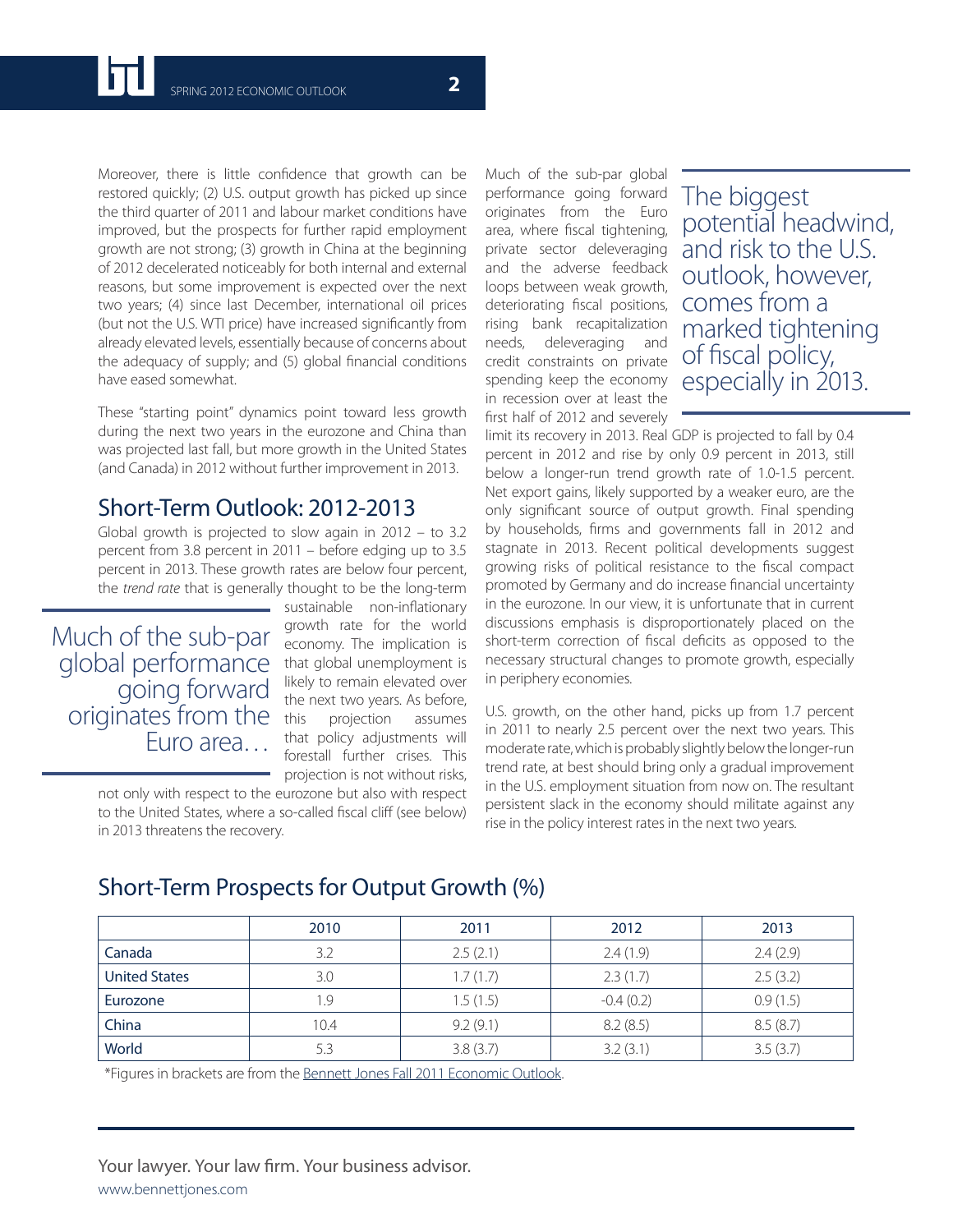Among the factors that will continue to weigh down on the growth outlook for the U.S. is an overhang of unoccupied dwellings and homes in the foreclosure pipeline. This is likely to restrain a rebound in residential construction until late 2013. Sluggish house prices continue to limit growth in household net worth and consumption spending. As well, projected subdued growth in the rest of the world, particularly in Europe, and a possible appreciation of the U.S. dollar against the euro, should European prospects deteriorate further, would hold back export growth.

The biggest potential headwind, and risk to the U.S. outlook, however, comes from a marked tightening of fiscal policy, especially in 2013. Indeed, stimulus-related policies are scheduled to wind down by the end of 2012, while additional fiscal consolidation of 1.5 percent of GDP (including automatic spending cuts under spending caps put in place last year) is in store for 2013. Fiscal tightening could climb to four percent of GDP in 2013 if temporary social security tax cuts and income tax cuts passed by the Bush administration are allowed to expire. Our U.S. growth projection of 2.5 percent for 2013 is consistent with a fiscal policy-induced reduction of real GDP of about two percent and a positive private sector contribution to growth of about 4.5 percent. Should the fiscal drag reach negative-four percent instead, the real economy would be plunged into a recession that no amount of monetary stimulus could avoid. We expect that sometime after November some political agreement will be reached to prevent going over the fiscal cliff but there could be temporary financial turbulence, loss of confidence and great uncertainty until the lame duck Congress finds a way to step back from the edge.

Growth in China and several other EMEs is expected to moderate in the next two years. It is worth keeping in mind, however, that some slowing may be desirable to contain inflationary pressures. In China, a very high investment rate should decline, while growth in household consumption should pick up, supported in part by strong gains in real wages. The Chinese government is targeting annual growth of 7.5 percent this year and seven percent in the current five-year plan period. This would require slower investment growth than in the past. We believe that GDP growth will be kept at over eight percent over the next two years, noting that Chinese authorities have considerable policy room to maintain growth at such level.

Aggregate demand in EMEs is expected to remain robust, though somewhat slower, and is likely to keep commodity

prices close to current elevated levels. Some industrial commodity prices may strengthen late in 2012 as global growth picks up. International oil prices may experience spikes due to politically-induced supply disruptions as spare oil capacity globally will likely remain fairly tight. But with global growth below four percent over the next two years there will be little sustained upward pressure on industrial and energy commodity prices.

Exceptionally low policy interest rates are expected to persist over the next two years in most advanced countries and could even ease further in the eurozone. As a result, rates should stay at their lower bound much longer than was expected 18 months or even one year ago. In emerging economies, rates could ease somewhat in response to slower growth, especially if agricultural prices do not fuel inflationary pressures.

Output expansion in Canada in 2011 turned out stronger

than expected, mainly because of more resilient household spending. Strong employment growth over the first four months of 2012 suggests that these trends in output growth and household spending are likely to continue in the first half of this year. On the other hand, the Canadian dollar has strengthened somewhat since last November, and Canadian producers have not benefitted from the rise in international oil prices as the discounts of both the U.S. WTI off Brent *and* of Western Canadian oil prices off the WTI have been unusually large this year. These exceptional discounts should wind down over the medium term, provided proposed pipeline projects in the U.S. come on-stream in coming years. Meanwhile, they will hold back potential gains in Canadian terms of trade.

Looking forward, Canadian growth is expected to proceed at a 2.4 percent annual pace in the next two years, a pace that is barely slower than in 2011. The economy should be operating at capacity by around mid-year 2013. Virtually all of the projected growth originates from final domestic spending by businesses and households, despite the fact that household spending may be somewhat constrained by the high ratio of household debt to income. Consistent with the new budgets

Canadian growth is expected to proceed at a 2.4 percent annual pace in the next two years…[and] originates from final domestic spending by businesses and households...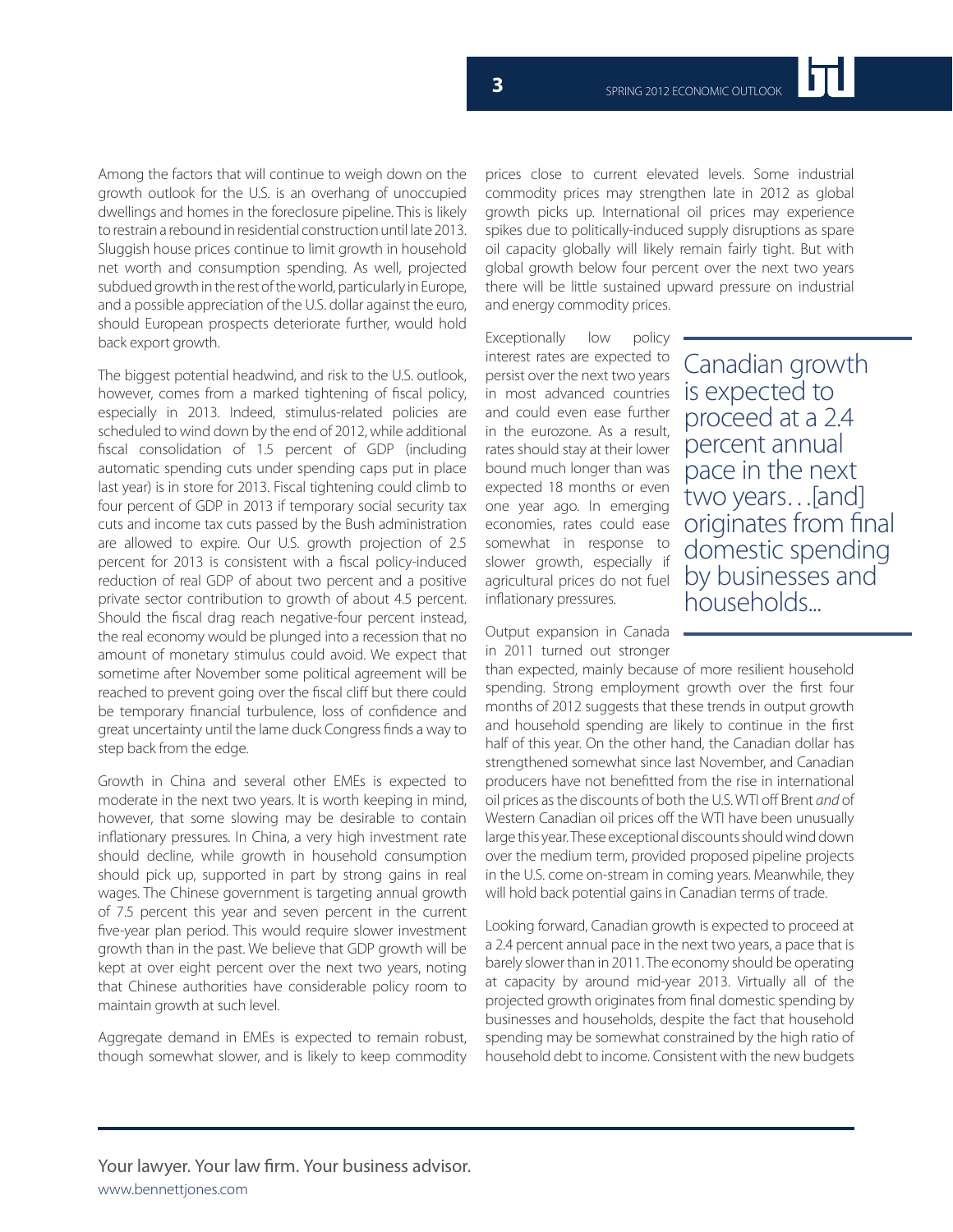this year, government spending on goods and services will make no contribution to growth. Real net exports will make only a small contribution to growth as world trade expansion is likely to slow in 2012 (see Trade section below). In addition, many Canadian industries (especially in the manufacturing sector) have a serious problem of cost competitiveness and these may lose market share both at home and abroad.

Under this scenario, we expect only a very gradual rise in interest rates, a modest increase in employment, and stable or slightly declining housing prices. Therefore, the risk of significant deleveraging by Canadian households in 2012 and 2013 appears to be low.

Canadian policy rates are likely to remain low through 2012 and 2013, although at some point over this period they may well start increasing at a measured pace as excess capacity in the Canadian economy is absorbed, as is projected by the

Round may be dead, some important bilateral and regional (TPP) negotiations continue

Bank of Canada. Although a widening of the interest While the Doha rate differential in favour of Canada would then tend to push the Canadian dollar higher, much volatility of the currency around parity is to be expected in response to international developments. Should there be a shock to the Canadian economy, on the downside or the upside, our

inflation-targeting monetary policy would adjust as would automatically some elements of government revenues and expenditures.

### Some Implications for Canadian Business

Canadian firms have run a substantial financial surplus in the post-recession years and as a result now have healthy balance sheets. Their cost competitiveness, however, has deteriorated markedly as a result of a substantial appreciation of the Canadian dollar. Only in 2011 did faster productivity growth in Canada than in the U.S. provide a slight offset to the appreciation.

Strong balance sheets, combined with low financing rates and a strong Canadian dollar, provide favourable conditions for the acquisition of new capital goods and related investment in efficiency improvement and product innovation. On the other hand, businesses will have to cope with a Canadian

dollar likely to remain near parity, accelerating labour costs (particularly in Western Canada), and more severe shortages of some skills across the country, especially in construction and engineering. Trade barriers are not expected to constitute an obstacle to business growth.

### Trade Issues

Strong global trade was an important component of the rapid recovery in global GDP in 2010. Trade growth slowed to 5.0 percent in 2011 but continued to expand faster than global GDP. Slow global GDP growth in 2012 implies that trade is likely to expand by only 3.7 percent.<sup>1</sup> And despite the global economic crisis, bilateral efforts to negotiate freer trade arrangements continue. Nevertheless, Pascal Lamy, WTO Director-General, commented that "recent worrying slippages in the form of trade restrictive measures have been registered", and no progress has been made in the Doha round of negotiations.

With respect to the Doha round of trade negotiations, the prospects are not good. The BRICS countries – Brazil, Russia, India, China, and South Africa – issued a statement emphasizing that completing the Doha Round "would be a significant step" in strengthening the multilateral trading system. However, there is no apparent belief in the U.S. Administration that any kind of breakthrough is possible. Indeed, Michael Punke, the U.S. WTO ambassador who represented the U.S. at the Puerto Vallarta G20 trade ministers meeting, put out a statement at the conclusion of the meeting in which he made no mention at all of the Doha Round. It is not expected that either the G8 meeting or the June G20 meeting in Mexico will put much emphasis on trade although there will be a reiteration, and perhaps a useful strengthening, of the commitment to avoid protectionism.

While the Doha Round may be dead, some important bilateral and regional (TPP) negotiations continue. In Canada the Harper government continues to put major emphasis on its ambitious trade negotiations agenda as a cornerstone of its Jobs and Growth Strategy. In the Budget plan tabled in the House of Commons March 29, Finance Minister Flaherty stated that the "Economic Action Plan 2012 proposes to intensify Canada's pursuit of new and deeper trading relationships". The list of initiatives begins with Canada-U.S. Border and Regulatory Action Plans, continues with a pledge to deeper Canada-China ties, and then moves on to free trade negotiations with the EU and India, before listing numerous trade and other economic initiatives in virtually every area of the world. No Canadian government has ever had such

Your lawyer. Your law firm. Your business advisor. www.bennettjones.com